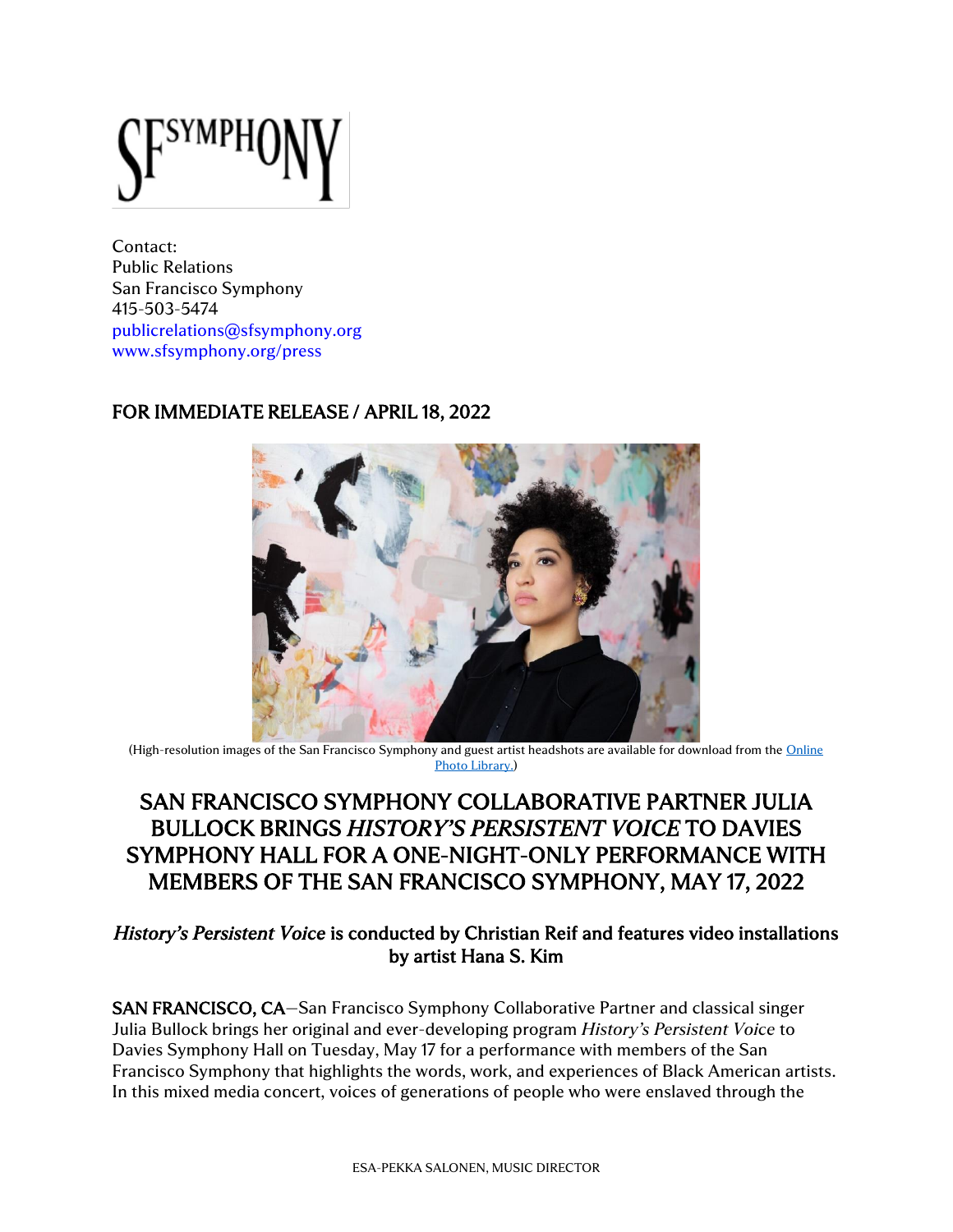1860s are heard alongside those who lived through years of convict leasing, sharecropping, Jim Crow, and mass incarceration in the United States.

The San Francisco Symphony's special presentation of *History's Persistent Voice* is curated and performed by Julia Bullock and features former San Francisco Symphony Resident Conductor Christian Reif and members of the San Francisco Symphony. California-based visual artist Hana S. Kim designed immersive video installations that appear across multiple screens throughout the performance. The 75-minute program will be presented without intermission and includes all-new commissioned music by an esteemed roster of American women of color, including Tania León, Allison Loggins-Hull, Jessie Montgomery, Carolyn Yarnell, and Pamela Z, interspersed with readings between the compositions.

*History's Persistent Voice* was conceived by Bullock in 2018 as part of her season-long residency at the Metropolitan Museum of Art.

"Several years ago, the composer Jessie Montgomery and I started going through this anthology that was released just after the Civil War," said Bullock. "These educators and musicologists went all across the United States to newly freed communities of people who had been enslaved, and transcribed 136 lyrics and melodies, along with notes on performance practice, and stories about when these pieces were performed, under what context they were performed—some of them at times of rebellion, others were during spiritual church services, others reflecting on hard times, laboring in the fields. After going through all of these songs, which yes, acknowledge the violence and the trauma and the oppression that was very much a reality at that time, what was deeply inspiring for me to read and also to vocalize is this clear affirmation of life."

"With all of those themes of inspiration and aspiration and seeking one's own liberation through creative endeavors, I wanted to find composers that I felt could represent this incredible diversity of voices and of experience—and they include Jessie Montgomery, Tania León, Allison Loggins-Hull, Carolyn Yarnell, and Pamela Z—an incredible group of Black identifying women who are tremendous, thoughtful musicians."

The San Francisco performance on May 17 marks the second iteration of the ongoing project and features three world premieres—Carolyn Yarnell's *I Come Up the Hard Way* and *ain't my home* and Pamela Z's *Quilt*, which was commissioned by the San Francisco Symphony. The program also includes Tania León's *Green Pastures*, Allison Loggins-Hull's *Mama's Little Precious Thing*, and Jessie Montgomery's *Five Freedom Songs*, all works that Bullock premiered as part of the inaugural performance in 2018.

#### [Watch a video preview of the program.](https://youtu.be/3VXDu5cz2qM)

## *Calendar editors, please note:*

#### **Tickets**

Tickets for concerts at Davies Symphony can be purchased via [sfsymphony.org](http://www.sfsymphony.org/) or by calling the San Francisco Symphony Box Office at 415-864-6000. Tickets prices for *History's Persistent Voice*, curated by Julia Bullock range from \$17.50 to \$165.

## **Location**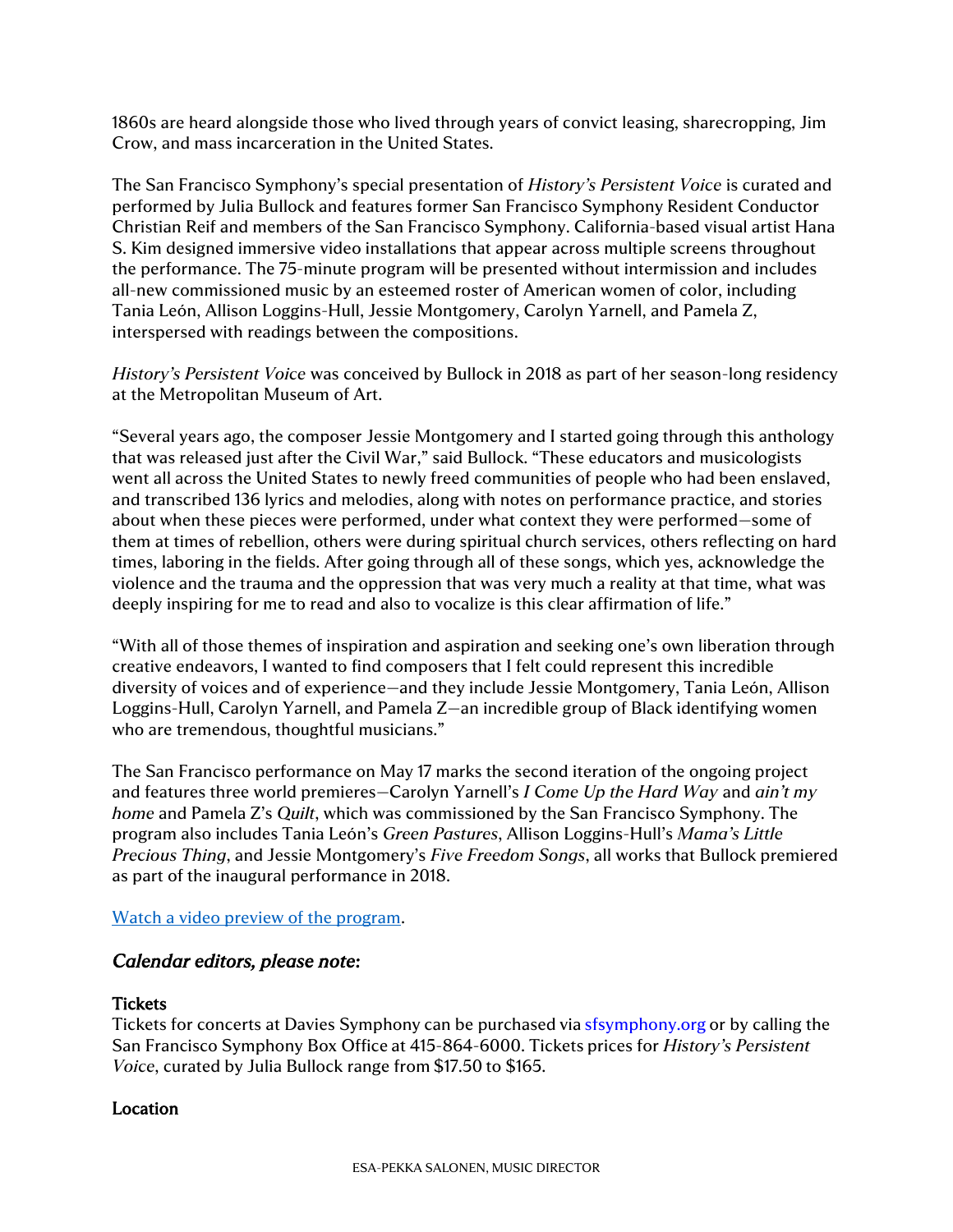Davies Symphony Hall is located at 201 Van Ness Avenue in San Francisco.

## Health & Safety Information

Davies Symphony Hall is currently operating at full audience capacity. A face covering is required for entry into Davies Symphony Hall and must be worn at all times. Due to the transmissibility of the Omicron variant, the SF Symphony strongly recommends that patrons wear a non-vented respirator, such as an N95, KN95, or KF94 face mask. The San Francisco Symphony requires proof of up-to-date vaccination against COVID-19 for everyone entering Davies Symphony Hall ages 12 and up who's eligible—including patrons, performers, volunteers, and staff. "Up-to-date vaccination" is defined as two weeks after completion of the two-dose regimen of Pfizer or Moderna vaccines, one dose of Johnson & Johnson vaccine, or other WHO authorized COVID-19 vaccine, and one week after receiving a booster shot, for those eligible. Patrons under age 12 must show proof of up-to-date vaccination or a negative COVID-19 test (PCR test taken within 2 days of event entry or antigen [rapid] test taken within 1 day of event entry.

For those patrons under age 12 who wish to show verification of a negative COVID-19 test result, the following are acceptable as proof: a printed document (from the test provider or laboratory); or an email, text message, web page, or application (app) screen displayed on a phone or mobile device from the test provider or laboratory. The information should include person's name, type of test performed, negative test result, and date the test was administered. Self-administered antigen testing is not acceptable at this time, but patrons may bring an unopened at-home rapid test with them to Davies Symphony Hall to take with a verified EMT present. Details about health and safety protocols at Davies Symphony Hall can be found [here.](https://www.sfsymphony.org/Home/Safety)

# SPECIAL EVENT *History's Persistent Voice*, curated by Julia Bullock [Tuesday, May 17, 2022 at 7:30pm](https://www.sfsymphony.org/Buy-Tickets/2021-22/Julia-Bullock-Historys-Persistent-Voice)

[Christian Reif](https://www.christianreif.eu/) conductor [Julia Bullock](https://juliabullock.com/) singer and curator [Hana S. Kim](https://hananow.com/) video installation Members of the San Francisco Symphony

JESSIE MONTGOMERY *Five Freedom Songs* [San Francisco Symphony Co-Commission, West Coast Premiere]

CAROLYN YARNELL *I Come Up the Hard Way* [World Premiere]

CAROLYN YARNELL *ain't my home* [World Premiere]

ALLISON LOGGINS-HULL *Mama's Little Precious Things* [West Coast Premiere]

PAMELA Z *Quilt* [San Francisco Symphony Commission, West Coast Premiere]

TANIA LEÓN *Green Pastures* [West Coast Premiere]